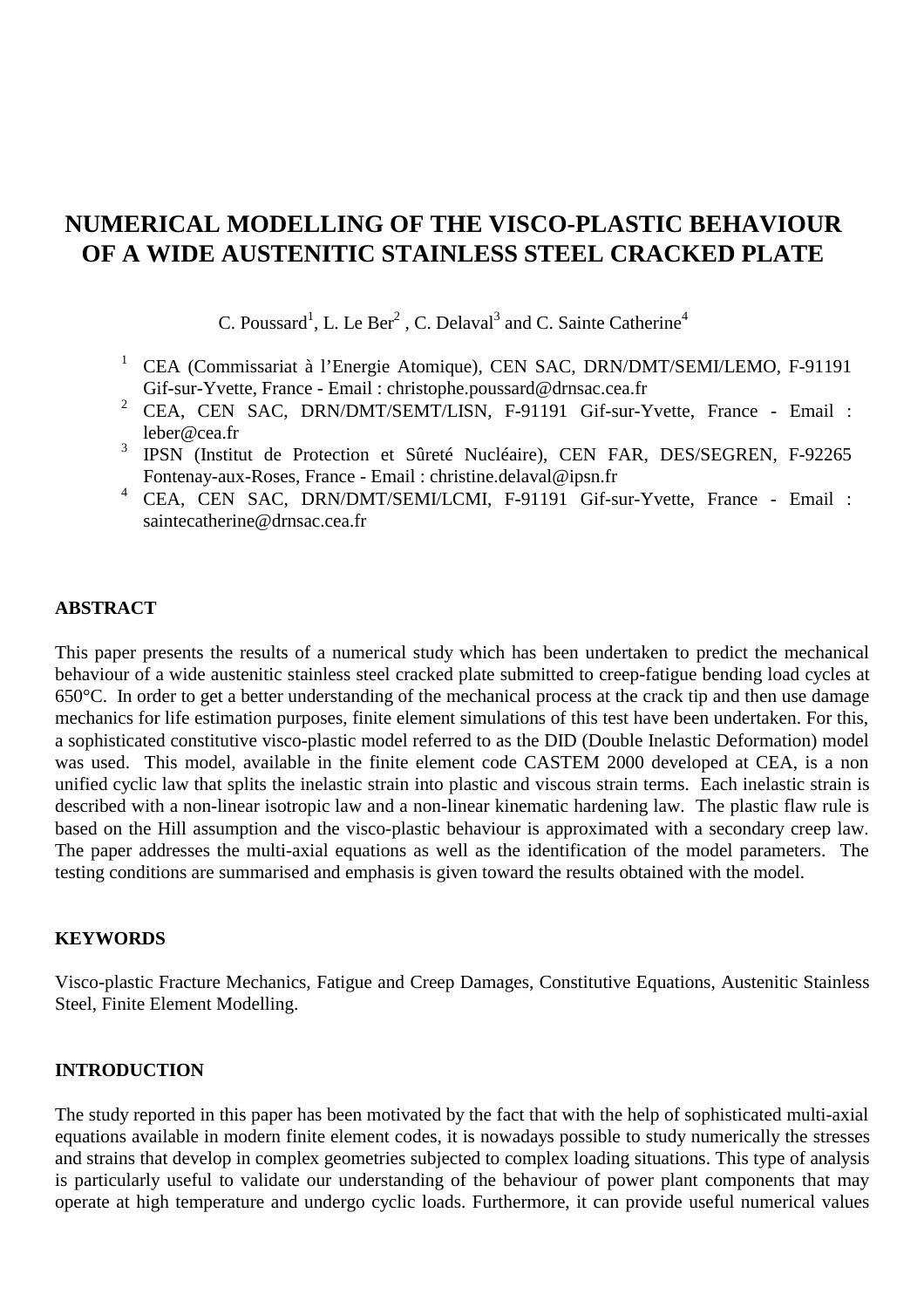that can be compared to the results of simplified analytical methods available in defect assessment procedures.

This type of approach has already been successfully used to investigate the conservatism associated with a creep-fatigue crack initiation criterion. For an austenitic stainless steel, the  $\sigma_d$  approach [1] postulates that the stress range  $\Delta\sigma_{vv}$ , calculated at a distance of 50µm from the crack tip, can be used together with viscoplastic deformation corrections to determine fatigue and creep damages to initiation. The analysis reported in [2] has shown that for a small compact tension specimen, the analytical methods proposed in available defect assessment procedures do not lead to stress and strain estimations in good agreement with precise finite element calculations. In the following, the work mentioned above is extended to the analysis of a larger component consisting of a wide austenitic stainless steel plate with a semi-elliptical crack.

# **DID MODEL MULTI-AXIAL EQUATIONS**

The DID (Double Inelastic Deformation) model [3] available in CEA in house finite element code CASTEM 2000 [4] was used for the calculations. This model is a cyclic visco-plastic non-unified model that splits the inelastic strain into two terms :

 $\underline{\epsilon}_{i} = \underline{\epsilon}_{n} + \underline{\epsilon}_{v}$ 

where  $\underline{\epsilon}_{p}$  is the plastic strain and  $\underline{\epsilon}_{v}$  is the viscous strain. Each inelastic strain term is described with a nonlinear isotropic and a transient non-linear kinematic hardening. The plastic flow rule is based on the Hill assumption and the visco-plastic flow rule is simulated by a secondary creep law. The multi-axial equations of the model are presented in Table 1. In this form, the DID model has 17 parameters. Their significance is not discussed in this paper since it is available in [3].

### **IDENTIFICATION OF THE MODEL PARAMETERS**

Contesti et al. [5] have identified the model parameters using an extensive database available for the 316L stainless steel at 600°C. In this study, this identification was however repeated in order to identify the parameters at 650°C, temperature corresponding to that used for the large plate specimen. This was also the opportunity to identify the model parameters for fatigue, creep and large plate specimens machined in the same batch of material.

The 17 parameters of the model are to be identified from a set of available uniaxial experiments that enable to differentiate the respective influence of each of them. It is well established that the visco-plastic strain increases when the testing strain rate decreases. Therefore, high strain rate tests are used for the identification of the plastic behaviour whilst low strain rate tensile, creep, fatigue and fatigue relaxation tests are used for the identification of the visco-plastic behaviour. The identification of the parameters was achieved with IDENT 1D, software developed at CEA to perform reliable and automatic identification of sophisticated constitutive equations such as the DID model. References [6] and [7] give a full description of the strategies used in IDENT 1D to identify the DID model parameters.

In IDENT 1D, the isotropic plastic parameters are first identified from high strain rate tests using an automatic linear regression to determine the first cycle yield stress, the stabilised yield stress and the cyclic hardening. The kinematic parameters are then pre-identified using a basic analytical procedure. A numerical scheme is then used to optimise the plastic parameters. First, the isotropic parameters are fixed and a cost function is minimised to optimise the kinematic parameters. This scheme is then used to optimise the isotropic parameters with fixed kinematic parameters until convergence is obtained. A similar procedure is then used to identify the visco-plastic parameters for low strain rate tests. The coefficients of a Norton type creep law are first approximated using a linear regression to the secondary creep stage test results. Similarly to the plastic parameters, these coefficients are then used to pre-identify the visco-plastic isotropic and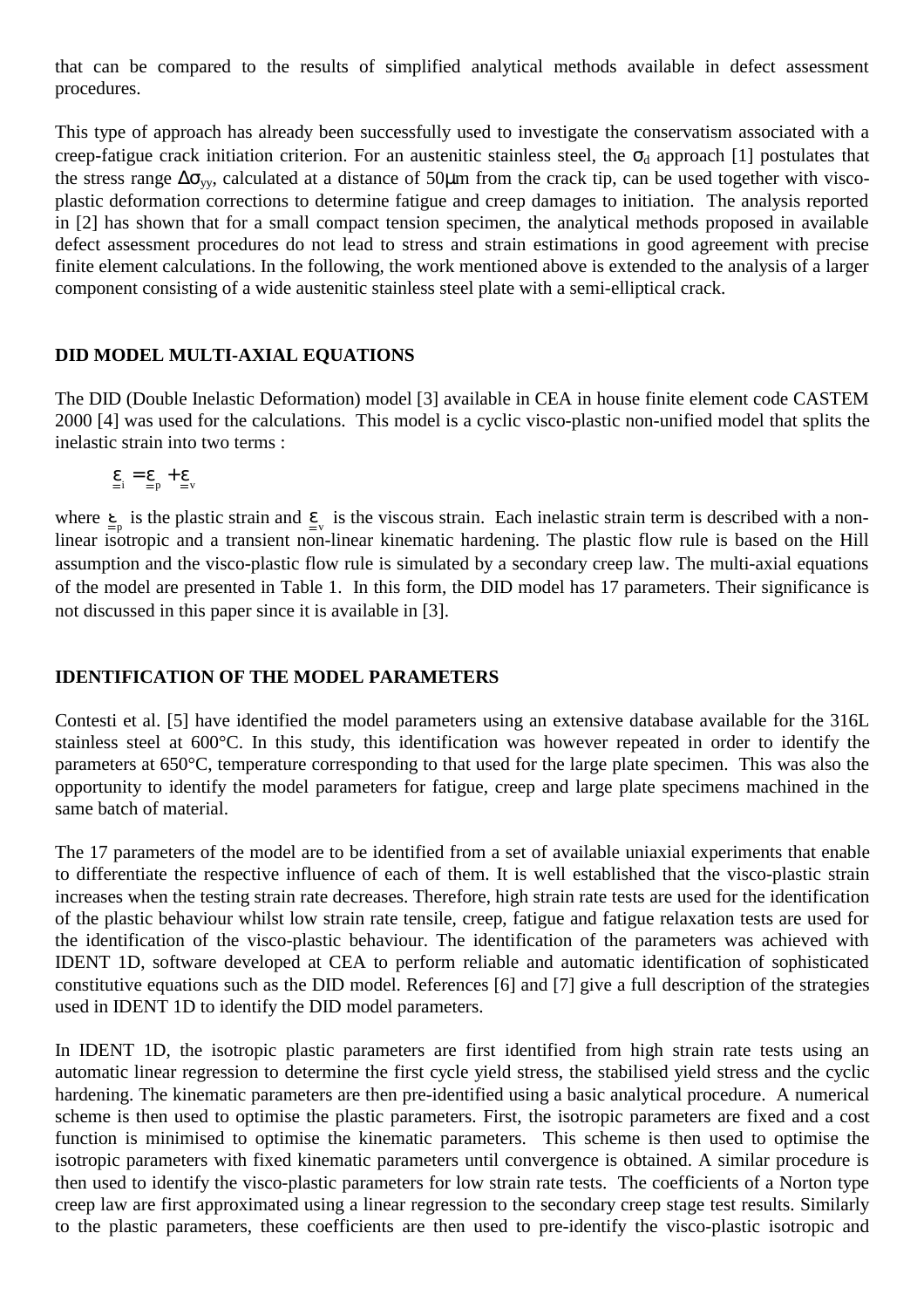kinematic parameters. The creep law is then integrated in order to optimise the coefficients of the Norton creep law. A full optimisation of the whole visco-plastic parameters is finally performed.

For the 316L(N) steel at 650°C investigated in this study, 3 fatigue tests performed at strain rates ranging between 0.1 and 0.001% s<sup>-1</sup> and 3 creep tests performed with a nominal applied stress ranging between  $170$ and 210 MPa were selected for the identification. Figure 1 (fatigue test at  $\mathbb{R}$ =0.01%.s<sup>-1</sup>) shows that a very good correlation between the fatigue test results and the DID constitutive equation can be obtained for the material. Figure 2 gives a comparison between the identified model and the creep test data. The model is found to underestimate the creep strain for low applied loads whilst it is overestimated for high applied loads. Table 2 gives the set of optimised parameters identified for the material at 650°C.

# **SPECIMEN, TESTING PROCEDURE AND FINITE ELEMENT MODELLING**

The model previously outlined was used to study the visco-plastic behaviour of a large scale experiment which consists of a wide cracked plate machined in the batch of material for which the parameters have been identified. The plate with the semi-elliptical surface notch is subjected to over 3000 creep-fatigue bending cycles at 650°C with a one hour dwell. The geometry and the loading conditions are shown in Figure 3 and detailed in [8]. The test is carried out under imposed load conditions with ∆F=17kN, R=-0.26 during the fatigue pre-cracking loading sequence and with ∆F=28kN, R=-1 and a dwell period of 1 hour during the creep-fatigue loading sequence. A first interpretation of the test results has shown that the global parameters measured during the test are significantly time dependent [8].

At this preliminary stage of the investigation, costs computations have been reduced : only a 2D finite element analysis of one half of the longitudinal plate section has been achieved. Figure 4 shows the mesh together with the boundary conditions assumed in the calculations. The mesh is constituted with 610 isoparametric quadratic elements and plane strain is assumed. The mesh in the vicinity of the crack tip is refined in such a way that a good description of the local stress and strain fields can be obtained at a distance of 50 $\mu$ m from the tip, characteristic distance used in the  $\sigma_d$  approach [1] to predict creep-fatigue crack initiation. The crack depth corresponds to the dimension of the crack obtained at the end of the fatigue precracking loading sequence ( $a_{cf}=7.9$ mm) in the thickness direction. The bending moment is simulated with 2 vertical nodal loads of opposite signs together with underformable elements at the upper end of the plate to simulate the stiff rigid grips used in the experiment. The height of the mesh corresponds the length of the plate submitted to an homogeneous temperature of 650°C. Finally, contact elements are used along the crack mouth in order to account for crack closure effects produced by the negative load ratio applied in the test.

#### **RESULTS**

The first result that may be reported from this simulation concerns the crack closure effect which is not well understood in this type of experiment. Figure 5 presents the evolution of the CMOD (crack mouth opening displacement) versus applied load calculated for 10 fatigue cycles at R=-2. The hysteresis loops are found to be significantly affected by crack closure effects. According to Elber [9], these loops can be used to derive (Figure 6) a crack closure factor U (U= $\Delta K_{eff}/\Delta K$ ) which expresses the ratio between the effective SIF (Stress Intensity Factor) range over the total SIF range. Elber has demonstrated that this factor is also directly proportional to the effective load range over the total load range (U = $\Delta L_{eff}/\Delta L$ ), the effective load range being defined by the range of load corresponding to the maximum load and the load producing a full opening of the crack. The computed results are found to be less pessimistic than proposed in the A16 document [1]. For low R ratios, the results compare favourably well with the model determined by Polvora for 316L(N) at high temperatures [10].

Figure 7 gives the evolution of the crack tip opening stress  $\sigma_{yy}$  at a distance of 50 $\mu$ m as a function of the total opening strain  $\varepsilon_{vv}$ . The doted line corresponds to the fatigue cycles (10 computed cycles at R=-0.26) whilst the plain line corresponds to the creep fatigue cycles with 1 hour dwell (30 cycles at  $R=1$ ). The material is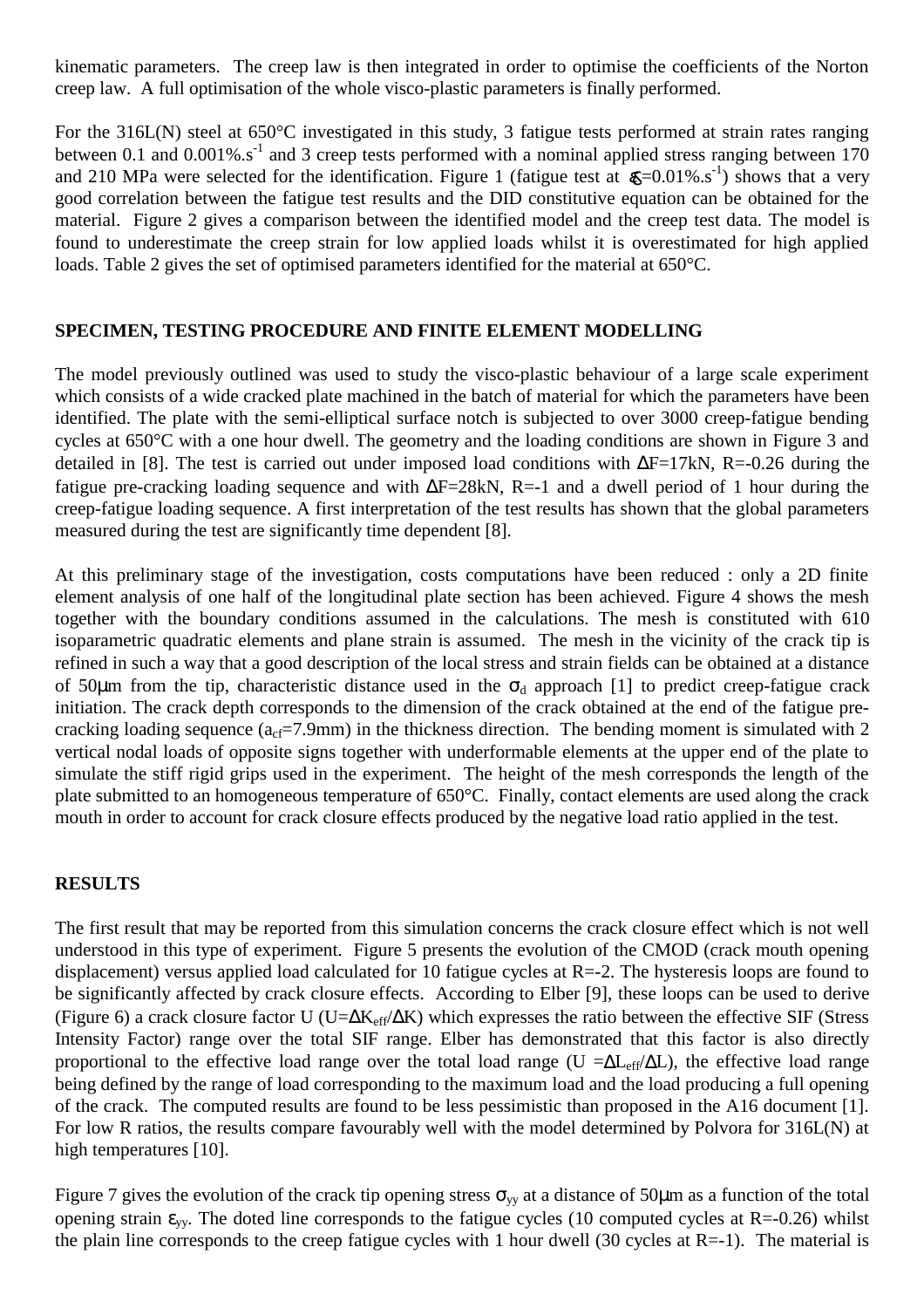found to harden during the fatigue cycles whilst the cumulated total strain becomes significant. As for the creep-fatigue loading regime, it is found that the stress relaxation during the dwell is significant. Each dwell period produces a stress relaxation of about –150MPa. The maximum stress at the beginning of each dwell period is also found to decrease smoothly during the test. The hysterisis loops shift progressively close to an average stress value of –200 MPa. This is explained by the stress relaxation that occurs during the dwell which is not fully restored by the load reversal at the beginning of each dwell period. Although not shown in the paper, a similar behaviour is obtained on the back surface of the plate (figure 4) : the hysterisis loops shift progressively towards an average stress of –25MPa. Due to the presence of the singularity, the shift is more important at 50µm than on the back surface.

Figure 8 compares the amount of relaxed opening stress ( $\Delta \sigma_{yy}$ ) over the creep-fatigue cycles. Computation are reported for dwell periods of 1 and 3 hours. Also shown on this figure are the results obtained for simulations including or not the influence of fatigue pre-cracking (10 fatigue cycles at  $R = -0.26$ ) calculated prior to the creep fatigue cycles). As expected, the amount of relaxed stress is more pronounced for the 3 hour dwell calculations than for the 1 hour dwell calculations. The influence of the fatigue cycles prior to the creep-fatigue loading sequence is important for the first 5 cycles. This also corresponds to the maximum value of  $\Delta\sigma_{\rm vv}$ . These observations are related to the cyclic hardening of the material which is readily saturated at a distance of 50µm from the crack tip. A similar analysis has been performed on the back surface of the plate : it does not exhibit the same behaviour since the material continues to cyclically harden over the number of calculated cycles.

Finally, Figures 9 and 10 show the evolution of the total strain as a function of time for the loading conditions mentioned above at a distance of 50µm from the crack tip and at the back surface of the plate. A positive strain accumulation and a negative one are observed at the crack tip and at the back surface of the plate, respectively. An analysis of each strain terms individually (elastic, plastic and visco-plastic) reveals that the plastic strain range readily stabilises and then decreases whilst the visco-plastic strain smoothly increases with the number of cycles. Also, the shorter the dwell period, the greatest the accumulated strain becomes. This means that it is mainly due to the strain developed at crack tip during the relaxation phase and is probably very dependant upon the structure.

# **CONCLUSIONS**

2D finite element simulations of a large austenitic stainless steel centre cracked plate subjected to creepfatigue bending cycles at 650°C have been undertaken using a sophisticated constitutive model that allows to account for both the plastic behaviour of the material and the creep deformations that arise at such temperatures. As a prerequisite, the model parameters, 17 parameters, have been identified from a set of uniaxial fatigue and creep test results obtained from the same batch of material.

The constitutive equations of the model are found to well reproduce the plastic behaviour of the material whilst they underestimate the creep deformation for low applied loads and overestimate the creep strain for high applied loads. The results of the simulations show that the crack closure factor may not be as conservative as proposed in the A16 document. An analysis of the crack tip opening strain and stress shows that the fatigue cycles applied to the specimen in order to fatigue pre-crack the plate affect substantially the behaviour of the plate. The material is found to cyclically harden readily at the crack tip. The stress at the beginning of each dwell period is found to decrease smoothly with the applied cycles. This is explained by the fact that the stress reversal does not restore completely the stresses relaxed during the dwells. It is concluded that this type of approach can now be used to improve and reduce the conservatism associated with defect assessment procedures.

### **REFERENCES**

[1] Drubay, B. et al., 1997*, A16 : A French Guideline for Defect Assessment and Leak Before Break Analysis*, ASME, Proc. of ICONE 5, 26-30/05, Nice, FRANCE.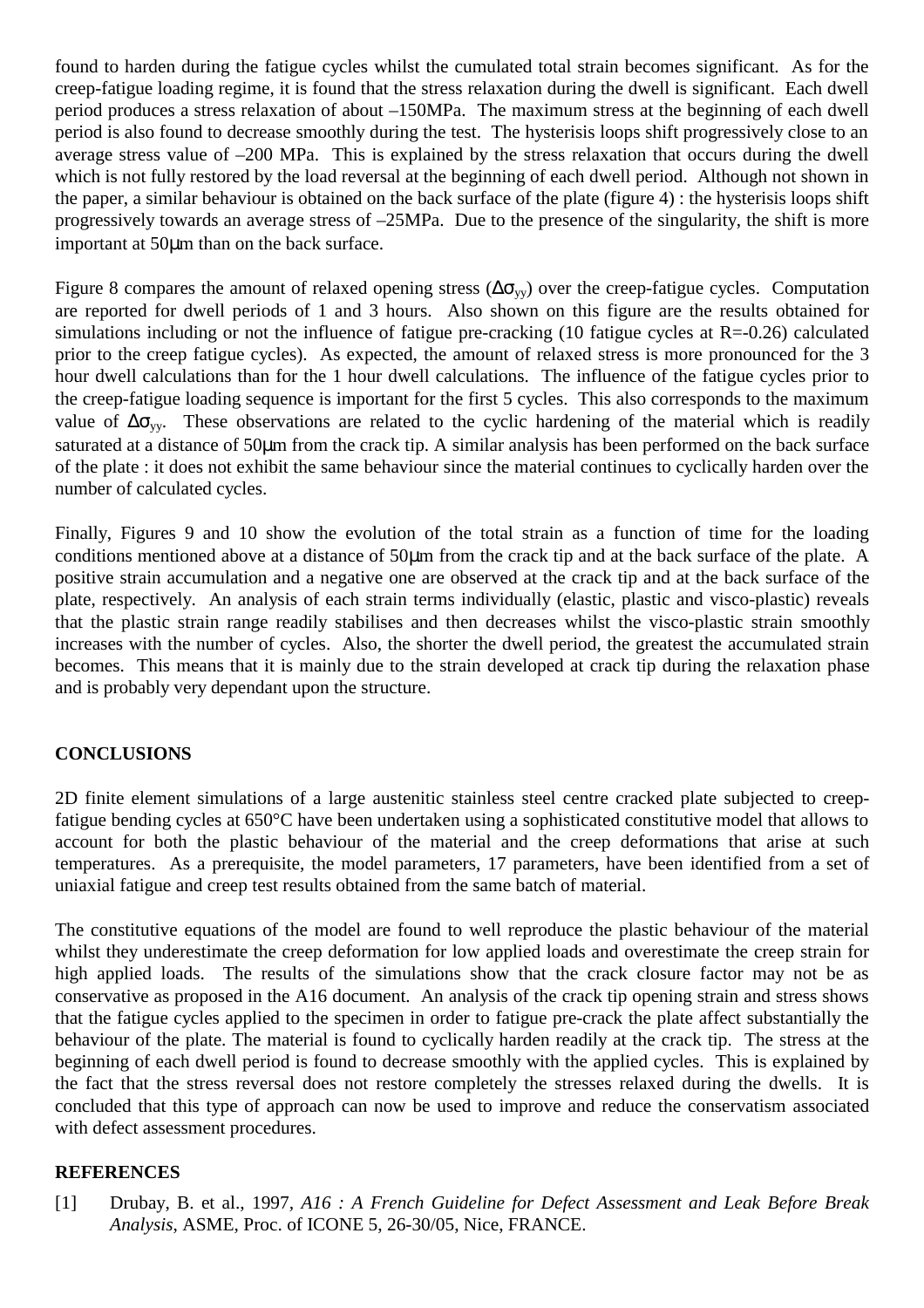- [2] Laiarinandrasana, L. and Piques, R., 1998, *Creep-fatigue crack initiation in 316L stainless steel : comparison between stress and strain calculation methods*, Proc. of SISSI 3, pp. 201-208, Saclay, FRANCE.
- [3] Cailletaud, G. and Sai, K., 1995, *Study of plastic/viscoplastic models with various inelastic mechanisms*, Int. Journal of Plasticity, Vol. 11, pp. 991-1005.
- [4] CASTEM 2000, 1998, Commissariat à l'Energie Atomique, DRN/DMT/SEMT/LM2S, 91191, Gif sur Yvette, FRANCE
- [5] Contesti, E. and Cailletaud, G., 1989, *Description of creep-plasticity interaction with non-unified constitutive equations*, Nuclear Engineering and Design, Vol. 116, pp. 265-280.
- [6] Le Ber, L., Champain, E., Nicolas, L. and Sainte Catherine, C., 1997, *Ident 1D : Identification of material constitutive parameters*, Proc. of ECF 12, Sheffield, UK, 14-18 Sept. 1998, pp. 423-428.
- [7] Le Ber, L., Cotoni, V., Nicolas, L. and Sainte Catherine, C., 1998, *Ident 1D : A novel software tool for an easy identification of material constitutive parameters*, Nuclear Engineering and Design, 186, pp. 343-352.
- [8] Poussard, C. et al., 1998, *Creep-fatigue crack growth in austenitic stainless steel centre cracked plates at 650°c - Part I and II*, Proc. of SISSI 3, pp. 131-138 and pp. 271-279, Saclay, FRANCE.
- [9] Elber, W., 1971, *The significance of fatigue crack closure, damage tolerance in aircraft structures*, ASTM STP 486, pp 230-242.
- [10] Polvora, J.P., 1998, *Propagation de fissure à haute température dans un acier inoxydable austénitique*, Ph. D thesis, Ecole des Mines de Paris, Rapport CEA R 5802.

# **TABLES**

| <b>Table 1:</b> Multi-axial equations of the DID model |
|--------------------------------------------------------|
|--------------------------------------------------------|

| PLASTIC STRAIN MECHANISM                                                                                                                                                                                                                                                                                                                                                                           | <b>VISCO-PLASTIC STRAIN MECHANISM</b>                                                                                                                                  |  |  |  |  |  |  |  |
|----------------------------------------------------------------------------------------------------------------------------------------------------------------------------------------------------------------------------------------------------------------------------------------------------------------------------------------------------------------------------------------------------|------------------------------------------------------------------------------------------------------------------------------------------------------------------------|--|--|--|--|--|--|--|
| <b>Scale yielding equations</b>                                                                                                                                                                                                                                                                                                                                                                    |                                                                                                                                                                        |  |  |  |  |  |  |  |
| $f_p = J_2(\underline{\underline{\sigma}} - \underline{X}_p) - R_p$                                                                                                                                                                                                                                                                                                                                | $f_v = J_2(\underline{\underline{\sigma}} - \underline{X}_v) - R_v$                                                                                                    |  |  |  |  |  |  |  |
| <b>Flow rules</b>                                                                                                                                                                                                                                                                                                                                                                                  |                                                                                                                                                                        |  |  |  |  |  |  |  |
| $\mathbf{g}_{\beta} = \frac{3}{2} \mathbf{\hat{x}}_{\beta} \frac{\underline{\underline{\mathbf{g}}^{\mathsf{-}} - \mathbf{X}_{\mathrm{p}}^{\mathsf{-}}}}{\mathbf{J}_{2}(\underline{\underline{\mathbf{g}}^{\mathsf{-}} - \mathbf{X}_{\mathrm{p}}^{\mathsf{-}}}}$<br>$\mathbf{\hat{x}}_{\beta} = \mathbf{g}_{\beta} = \sqrt{\frac{2}{3} \mathbf{g}_{\beta} \cdot \mathbf{g}_{\beta}^{\mathsf{-}}}}$ | $\mathbf{g}_{\mathbf{z}} = \frac{3}{2} \mathbf{X}_{\mathbf{y}} \frac{\mathbf{g} - \mathbf{X}_{\mathbf{y}}}{\mathbf{J}_{2}(\sigma - \mathbf{X}_{\mathbf{y}})}$          |  |  |  |  |  |  |  |
| p is the cumulated plastic strain                                                                                                                                                                                                                                                                                                                                                                  | $\chi_{\overline{v}} = \chi = \left\langle \frac{f_{v}}{K} \right\rangle^{n}$<br>v is the cumulated viscoplastic strain                                                |  |  |  |  |  |  |  |
| <b>Isotropic strain hardening functions</b>                                                                                                                                                                                                                                                                                                                                                        |                                                                                                                                                                        |  |  |  |  |  |  |  |
|                                                                                                                                                                                                                                                                                                                                                                                                    |                                                                                                                                                                        |  |  |  |  |  |  |  |
| $R_p = R_{p0} + Q_p (1 - exp(-b_p p))$                                                                                                                                                                                                                                                                                                                                                             | $R_v = R_{v0} + Q_v (1 - exp(-b_v v))$                                                                                                                                 |  |  |  |  |  |  |  |
| <b>Kinematic strain hardening functions</b>                                                                                                                                                                                                                                                                                                                                                        |                                                                                                                                                                        |  |  |  |  |  |  |  |
| $\underline{\underline{X}}_p = \frac{2}{3} C_{pi} \underline{\underline{\alpha}}_{pi} + \frac{2}{3} C_{vpi} \underline{\underline{\alpha}}_{vi}$                                                                                                                                                                                                                                                   | $\underline{\underline{X}}_{\rm v} = \frac{2}{3} C_{\rm vi} \underline{\underline{\alpha}}_{\rm vi} + \frac{2}{3} C_{\rm vpi} \underline{\underline{\alpha}}_{\rm pi}$ |  |  |  |  |  |  |  |
| $\underline{\mathscr{L}}_{pi} = \mathscr{E}_{\beta} - d_{pi} \underline{\alpha}_{pi} \mathscr{L}$                                                                                                                                                                                                                                                                                                  | $\underline{\mathbf{Q}}_{vi} = \underline{\mathbf{R}}_{vi} - d_{vi} \underline{\alpha}_{vi} \underline{\mathbf{W}}$                                                    |  |  |  |  |  |  |  |

' is the deviatoric part of the tensors,  $\langle \ \rangle$  is the positive part and the second order tensors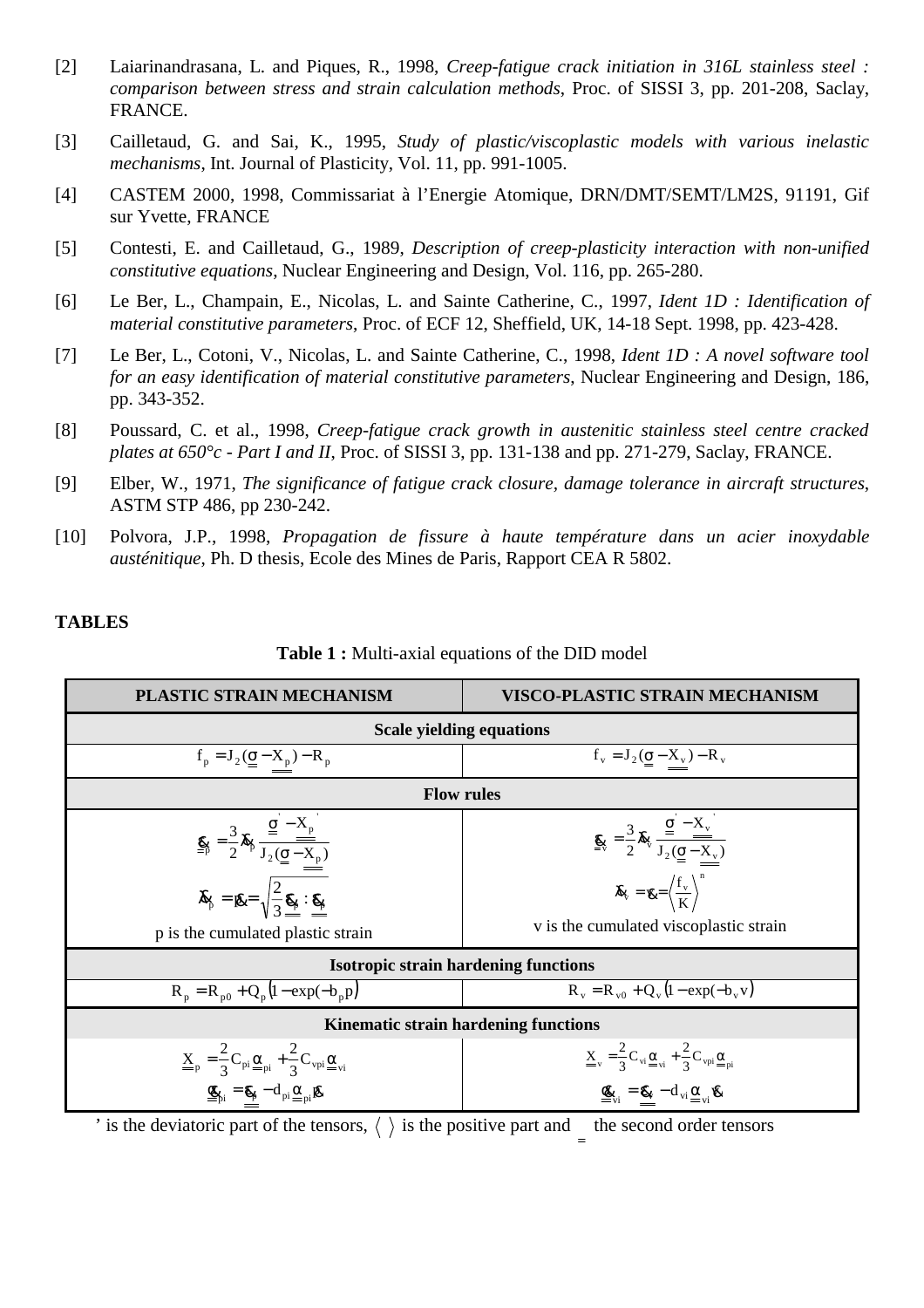|                                                                               |                               | PLASTIC STRAIN MECHANISM |                                              | <b>VISCO-PLASTIC STRAIN</b><br><b>MECHANISM</b> |                |                            |          |
|-------------------------------------------------------------------------------|-------------------------------|--------------------------|----------------------------------------------|-------------------------------------------------|----------------|----------------------------|----------|
| <b>Flow rules parameters</b>                                                  |                               |                          | Young's modulus E (MPa)<br>Poisson's ratio v | 170 000<br>0.3                                  | $\overline{2}$ | Norton creep<br>stress K   | 878.319  |
|                                                                               |                               |                          | Hill assumption, no<br>parameter             |                                                 | $\overline{3}$ | Norton creep<br>exponent n | 6.63     |
| <b>Isotropic</b>                                                              | Initial plastic flow stress   | 4                        | $R_{p0.2}$ (MPa)                             | 29.2                                            | 5              | $R_{v0}$ (MPa)             | 0.001    |
| strain<br>hardening                                                           | Plastic flow stress variation | 6                        | $Q_p(MPa)$                                   | 106.232                                         | 7              | $Q_v$ (MPa)                | 21.815   |
| <b>parameters</b>                                                             | Cyclic hardening rate         | 8                        | $B_p$                                        | 20.882                                          | 9              | $B_v$                      | 10.161   |
| <b>Kinematic</b>                                                              | Strain hardening              | 10                       | $C_{p1}$                                     | 45664.6                                         | 12             | $C_{\rm v1}$               | 43499.3  |
| strain                                                                        | parameters                    | 11                       | $C_{p2}$                                     | 547370.7                                        | 13             | $C_{v2}$                   | 533751.8 |
| hardening                                                                     | Dynamic recovery              | 14                       | $D_{p1}$                                     | 622.0                                           | 16             | $D_{v1}$                   | 759.6    |
| <i>parameters</i>                                                             | parameters                    | 15                       | $D_{p2}$                                     | 11784.4                                         | 17             | $D_{v2}$                   | 12945.5  |
| <b>Plastic and visco-plastic kinematic</b><br>hardening coupling parameters * |                               | 18                       | $\rm C_{vp1}$                                | $\overline{0}$                                  | 19             | $C_{vp2}$                  | $\Omega$ |

**Table 2 :** Optimised parameters identified for the 316L(N) austenitic stainless steel at 650°C

 $^*$  C<sub>vp1</sub> and C<sub>vp2</sub> are not considered in this version of the model

### **FIGURES**



**Figure 1** : Comparison between experimental fatigue test results at  $\mathbf{g} = 0.01\%$ .s<sup>-1</sup> and predicted behaviour



**Figure 2** : Comparison between experimental creep test results and predicted behaviour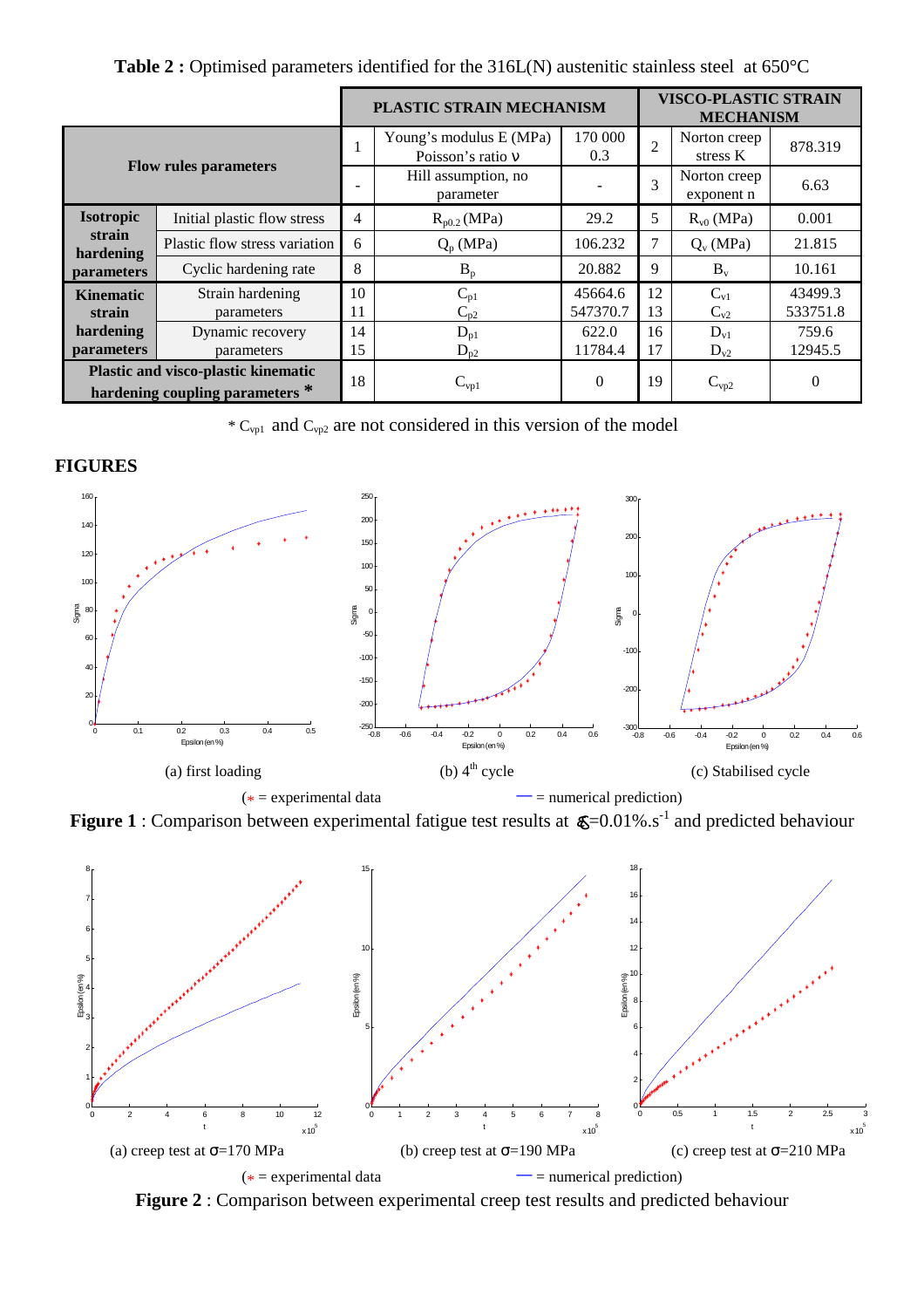

**Figure 3 :** Plate specimen, experimental arrangement and loading conditions



**Figure 4 :** 2D finite element mesh of the plate and boundary conditions